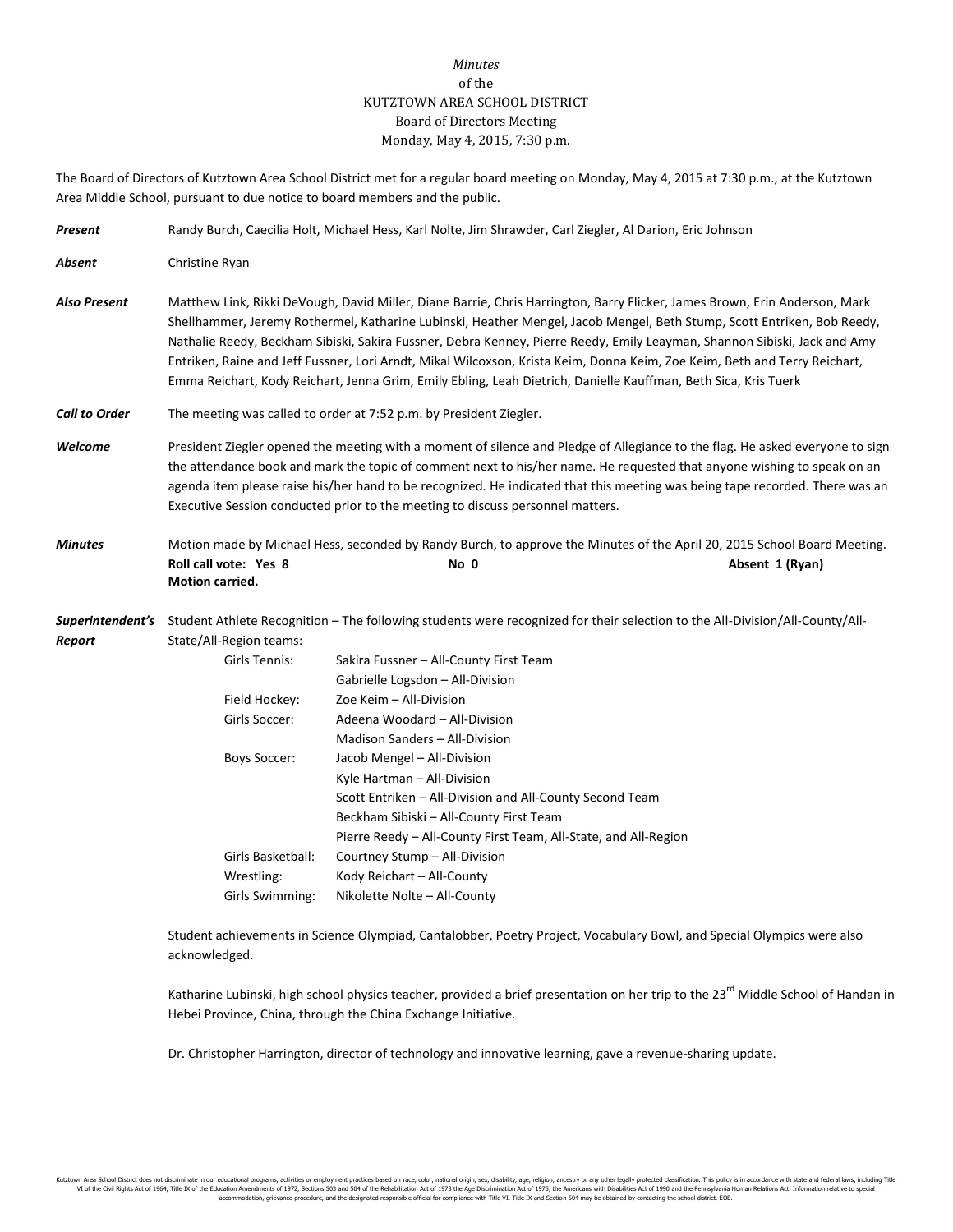| Personnel                                    | Motion made by Caecilia Holt, seconded by Al Darion, to approve the following personnel items:<br>The acceptance of the resignation of Christine M. Caulfield, part-time librarian at Greenwich-Lenhartsville Elementary<br>1.<br>School, effective May 11, 2015.<br>The acceptance of the resignation of Donald F. Runkle, supervisor of technology, effective May 8, 2015.<br>2.<br>The approval of Robert J. Boyer as a chaperone for the trip to the History Day state competition at Millersville University<br>3.<br>on May 12-13, 2015.<br>The approval of Jan L. Lenich as a substitute cafeteria employee for the 2014-2015 school year, effective May 5, 2015, at a<br>4.<br>rate of \$8.50 per hour.<br>All Personnel are Approved Pending the District's Receipt of All Mandated Credentials<br>Roll call vote: Yes 8<br>No 0<br>Absent 1 (Ryan)<br>Motion carried. |                                                                                                                                                                                                                                       |                 |  |  |
|----------------------------------------------|---------------------------------------------------------------------------------------------------------------------------------------------------------------------------------------------------------------------------------------------------------------------------------------------------------------------------------------------------------------------------------------------------------------------------------------------------------------------------------------------------------------------------------------------------------------------------------------------------------------------------------------------------------------------------------------------------------------------------------------------------------------------------------------------------------------------------------------------------------------------------------|---------------------------------------------------------------------------------------------------------------------------------------------------------------------------------------------------------------------------------------|-----------------|--|--|
|                                              |                                                                                                                                                                                                                                                                                                                                                                                                                                                                                                                                                                                                                                                                                                                                                                                                                                                                                 |                                                                                                                                                                                                                                       |                 |  |  |
|                                              | New Story Tuition Motion made by Randy Burch, seconded by Jim Shrawder, to approve the tuition agreement with New Story in Wyomissing, PA,<br>for a special education student at a cost of \$175 per day for the 2015 Extended School Year (ESY) Program, plus related                                                                                                                                                                                                                                                                                                                                                                                                                                                                                                                                                                                                          |                                                                                                                                                                                                                                       |                 |  |  |
|                                              | expenses per Attachment A.                                                                                                                                                                                                                                                                                                                                                                                                                                                                                                                                                                                                                                                                                                                                                                                                                                                      |                                                                                                                                                                                                                                       |                 |  |  |
|                                              | Roll call vote: Yes 8<br>Motion carried.                                                                                                                                                                                                                                                                                                                                                                                                                                                                                                                                                                                                                                                                                                                                                                                                                                        | No 0                                                                                                                                                                                                                                  | Absent 1 (Ryan) |  |  |
| <b>SAP Services</b>                          | Motion made by Al Darion, seconded by Michael Hess, to approve the agreement with the Richard J. Caron Foundation to<br>provide Student Assistance Program (SAP) services from August 1, 2015 through June 30, 2016, per Option A, at a cost of<br>\$11,882.                                                                                                                                                                                                                                                                                                                                                                                                                                                                                                                                                                                                                    |                                                                                                                                                                                                                                       |                 |  |  |
|                                              | Roll call vote: Yes 8<br>Motion carried.                                                                                                                                                                                                                                                                                                                                                                                                                                                                                                                                                                                                                                                                                                                                                                                                                                        | No 0                                                                                                                                                                                                                                  | Absent 1 (Ryan) |  |  |
| <b>Summer Work</b><br><b>Prog. Additions</b> | Motion made by Caecilia Holt, seconded by Karl Nolte, to approve Kutztown Area High School as an additional Summer Work<br>Program location for 2015 and Julie A. Weaknecht as an additional summer work program paraeducator at a rate of \$14 per<br>hour for the Summer Work Program only.                                                                                                                                                                                                                                                                                                                                                                                                                                                                                                                                                                                   |                                                                                                                                                                                                                                       |                 |  |  |
|                                              | Roll call vote: Yes 8<br>Motion carried.                                                                                                                                                                                                                                                                                                                                                                                                                                                                                                                                                                                                                                                                                                                                                                                                                                        | No 0                                                                                                                                                                                                                                  | Absent 1 (Ryan) |  |  |
| Conference                                   | Motion made by Al Darion, seconded by Randy Burch, to approve employee #506 to attend the Closing in on Close Reading                                                                                                                                                                                                                                                                                                                                                                                                                                                                                                                                                                                                                                                                                                                                                           |                                                                                                                                                                                                                                       |                 |  |  |
| <b>Request</b>                               | workshop on June 23-25, 2015, in York, PA, at a cost of \$695.10.<br>Roll call vote: Yes 8<br>Motion carried.                                                                                                                                                                                                                                                                                                                                                                                                                                                                                                                                                                                                                                                                                                                                                                   | No 0                                                                                                                                                                                                                                  | Absent 1 (Ryan) |  |  |
| <b>Policies –</b><br><b>First Reading</b>    | Motion made by Michael Hess, seconded by Karl Nolte, to approve the first reading of the following policies:<br>Policy 109. Resource Materials<br>Policy 113. Special Education                                                                                                                                                                                                                                                                                                                                                                                                                                                                                                                                                                                                                                                                                                 |                                                                                                                                                                                                                                       |                 |  |  |
|                                              | Policy 815. Acceptable Use of Internet, Computers and Network Resources<br>Roll call vote: Yes 8<br>Motion carried.                                                                                                                                                                                                                                                                                                                                                                                                                                                                                                                                                                                                                                                                                                                                                             | No 0                                                                                                                                                                                                                                  | Absent 1 (Ryan) |  |  |
| <b>Reimbursement</b><br><b>Resolution</b>    | Roll call vote: Yes 8<br>Motion carried.                                                                                                                                                                                                                                                                                                                                                                                                                                                                                                                                                                                                                                                                                                                                                                                                                                        | Motion made by Jim Shrawder, seconded by Caecilia Holt, to approve the Reimbursement Resolution to allow the district to<br>reimburse itself for high school renovation invoices paid prior to borrowed funds being received.<br>No 0 | Absent 1 (Ryan) |  |  |
|                                              |                                                                                                                                                                                                                                                                                                                                                                                                                                                                                                                                                                                                                                                                                                                                                                                                                                                                                 |                                                                                                                                                                                                                                       |                 |  |  |
| Awning<br><b>Refinishing</b>                 | middle school at a cost of \$3,850.<br>Roll call vote: Yes 8                                                                                                                                                                                                                                                                                                                                                                                                                                                                                                                                                                                                                                                                                                                                                                                                                    | Motion made by Jim Shrawder, seconded by Karl Nolte, to approve Sobrinski Painting to refinish the awning in front of the<br>No 0                                                                                                     | Absent 1 (Ryan) |  |  |
|                                              | Motion carried.                                                                                                                                                                                                                                                                                                                                                                                                                                                                                                                                                                                                                                                                                                                                                                                                                                                                 |                                                                                                                                                                                                                                       |                 |  |  |
| <b>Donation</b><br>Acceptance                | for \$500.                                                                                                                                                                                                                                                                                                                                                                                                                                                                                                                                                                                                                                                                                                                                                                                                                                                                      | Motion made by Randy Burch, seconded by Michael Hess, to accept a donation from Wells Fargo Matching Gifts Program                                                                                                                    |                 |  |  |
|                                              | Roll call vote: Yes 8<br>Motion carried.                                                                                                                                                                                                                                                                                                                                                                                                                                                                                                                                                                                                                                                                                                                                                                                                                                        | No 0                                                                                                                                                                                                                                  | Absent 1 (Ryan) |  |  |

Kutztown Area School District does not discriminate in our educational programs, activities or employment practices based on race, color, national origin, sex, disability, age, religion, ancestry or any other legally prot